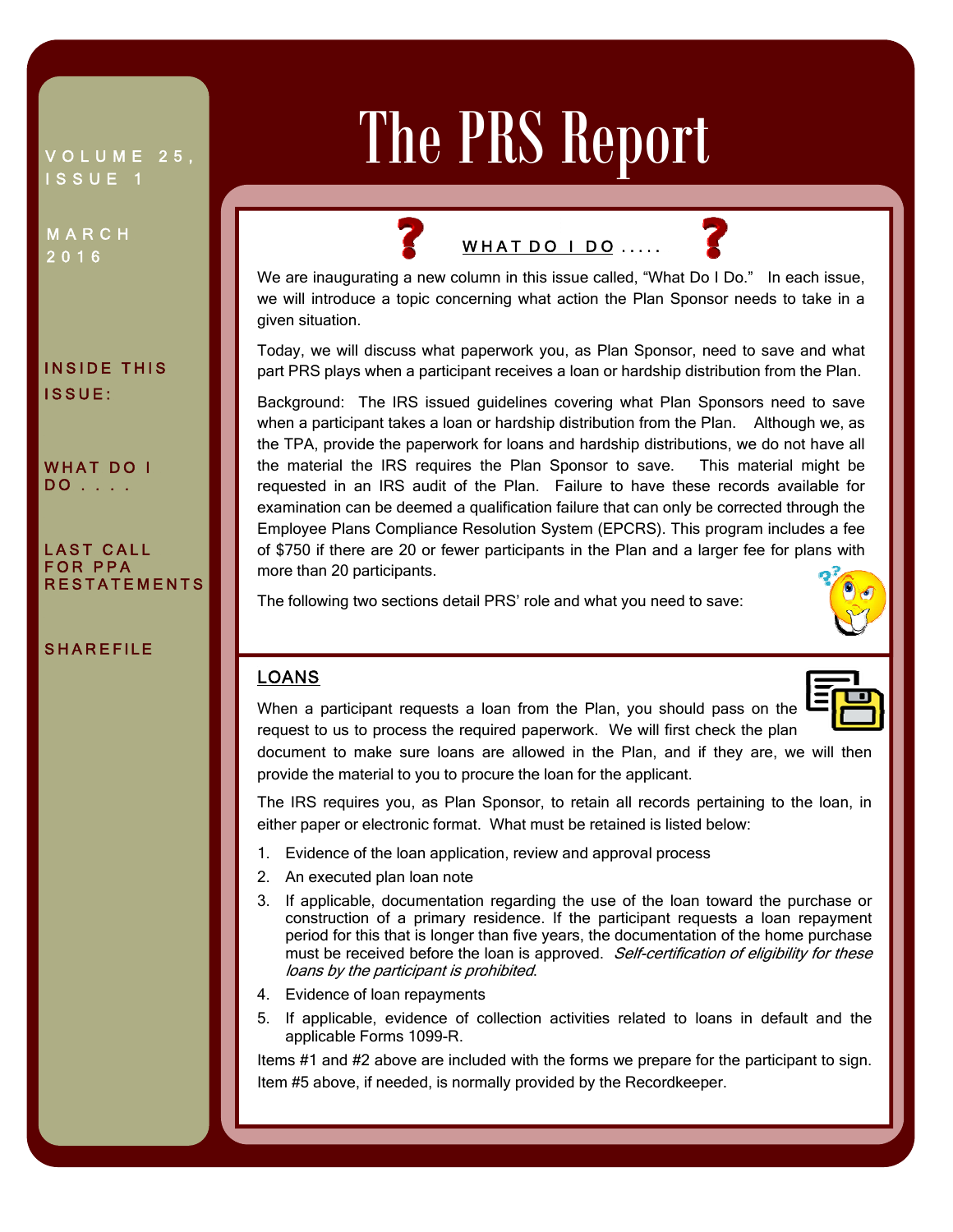## W H A T D O I D O . . . . (cont'd)

## HARDSHIP DISTRIBUTIONS



As with loans, when a participant requests a hardship distribution, you should pass on the request to us to process the required paperwork. We will check the plan document to make sure hardship distributions are allowed in the Plan, and, if so, we will then prepare the material needed so that you can procure the distribution for the applicant.

The IRS requires you, as Plan Sponsor, to retain Hardship Distribution records. The participant should keep their own records; however, that does not eliminate your responsibility to maintain back-up for the participant's hardship distribution. Records must be retained in either paper or electronic format and should include:

- 1. Documentation of the hardship request, review, and approval
- 2. Financial information and documentation supporting the participant's immediate and heavy financial need. Self-certification by the participant is not sufficient
- 3. Documentation showing the hardship distribution was made in accordance with the Plan's provisions and the Internal Revenue Code
- 4. Proof that the actual distribution was made and the related Form 1099-R was filed with the IRS

Items #1 and #3 above are provided to you when we send you the forms for the participant to sign. Form 1099-R, mentioned in item #4 above, is normally provided by the Recordkeeper.

## LAST CALL FOR PPA RESTATEMENTS



If you sponsor a Defined Contribution plan (profit sharing, 401(k), or money purchase plan), the deadline for restating the Plan is

April 30, 2016. Restating a plan means that a new plan document and Summary Plan Description is drafted for the Plan which corresponds to recently enacted legislation. The current restatement period is commonly referred to as the PPA restatement, after one of the major laws requiring changes, the Pension Protection Act of 2006. Plan restatements are required by the IRS.

If you have not restated your plan, there is still time to accomplish this. Contact us NOW so that we can restate your Plan. Without the restatement, the Plan can be disqualified by the IRS.